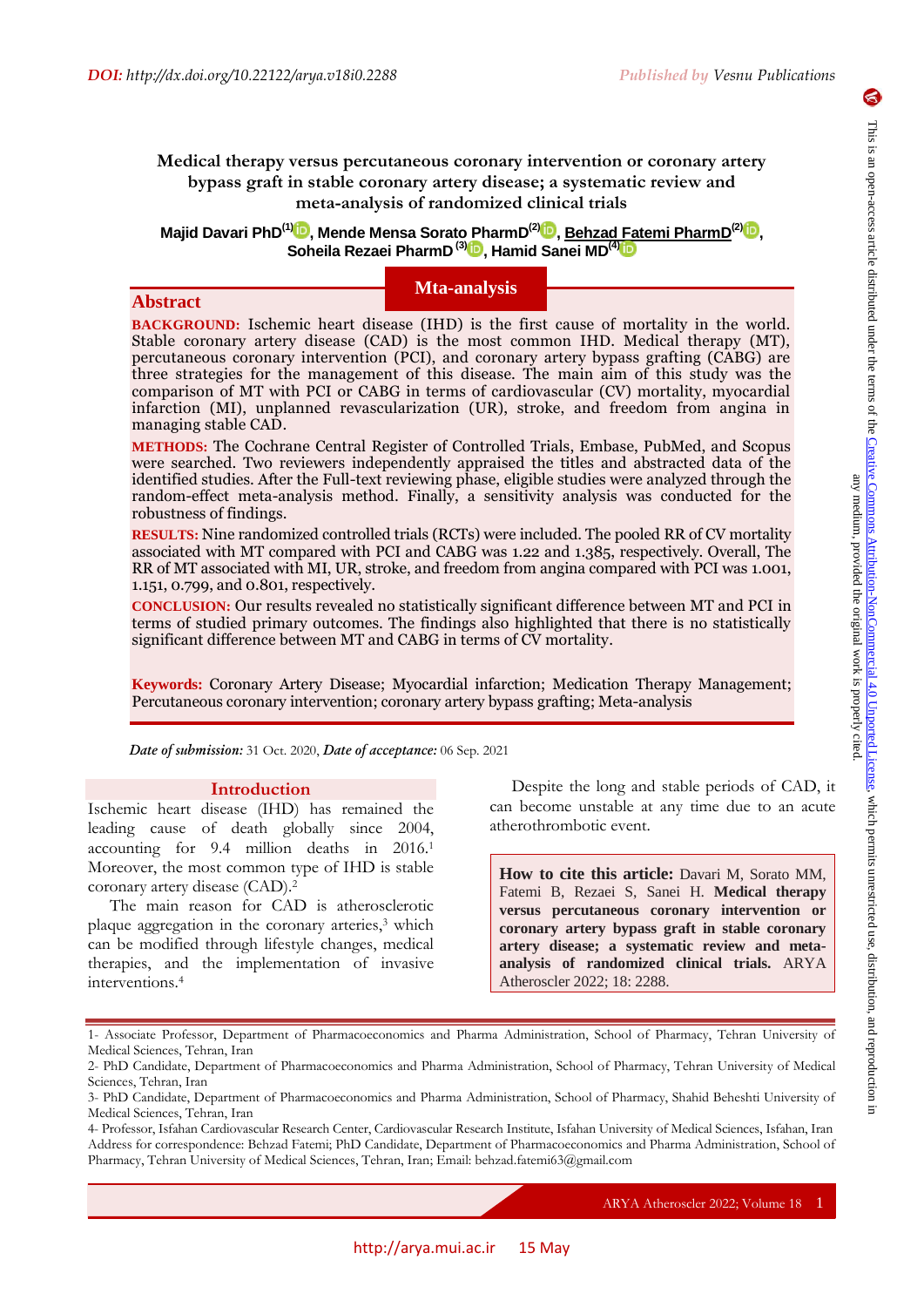The dynamic nature of CAD leads to various clinical manifestations,<sup>4</sup> the most significant of which is stable angina,<sup>5</sup> which can be managed through medical therapy (MT), percutaneous coronary intervention (PCI), coronary artery bypass grafting (CABG), or a combination of them. 6,7

Recently, the prognosis of stable CAD patients has notably improved due to advances in MT,<sup>7</sup> such as using different classes of medications for managing stable angina.8-10 Various guidelines suggest optimal medical therapy (OMT) as the initial treatment for stable angina. OMT is applied for the three purposes of relieving angina symptoms using short-acting nitrates, prevention of secondary cardiovascular (CV) events using aspirin, statins, angiotensin-converting enzyme (ACE) inhibitors, and antihypertensive drugs, and treatment of stable CAD using beta-blockers or calcium channelblocker, long-acting nitrates, ivabradine, nicorandil, and ranolazine.4,8,9

Revascularization intervention is suggested when stable CAD patients on OMT showed inadequate symptom relief, suboptimal quality of life (QOL), or the emergence of acute coronary syndrome (ACS).<sup>9</sup> Revascularization intervention, including CABG and PCI,<sup>11</sup> has been claimed to improve QOL, and decrease the risk of myocardial infarction (MI) and premature death.<sup>12</sup> Although guidelines mention MT as the initial treatment for stable CAD,<sup>4,8,9</sup> most randomized controlled trials (RCTs) have compared PCI and CABG.

However, the efficacy of PCI or CABG compared with MT in improving life expectancy or reducing the risk of a heart attack in stable CAD patients is not well established. <sup>13</sup> Moreover, PCI and CABG strategies have waiting lists and the high cost of the first hospitalization that could increase health system costs. Based on the abovementioned facts, comparing MT with PCI and CABG strategies in stable CAD patients is essential as it will help policymakers decide how to allocate limited resources.

We noticed that the latest meta-analysis in this field was conducted in 2013,<sup>14</sup> and had only compared MT with PCI. Thus, it seems necessary to conduct an updated meta-analysis regarding MT, PCI, and CABG to find a more efficient and holistic approach to these treatment strategies in the scope of CAD management. Moreover, new reports from old RCTs present a more precise image of different outcomes. Therefore, this systematic review and meta-analysis was conducted to compare MT with PCI and CABG in terms of CV mortality,

MI, unplanned revascularization (UR), stroke, and freedom from angina in managing stable CAD.

### **Materials and Methods**

*Data sources and search strategy:* We searched English articles published until 22 December 2020 from the Cochrane Central Register of Controlled Trials, PubMed, Embase, and Scopus databases using a systematic search query (available in Supplementary File 1). The study protocol has been registered on PROSPERO with the registration number CRD42020157037 and can be accessed on [https://www.crd.york.ac.uk/prospero/.](https://www.crd.york.ac.uk/prospero/)

# **Systematic Review questions (PICO)**

*Population:* Patients with proven stable CAD, who were appropriate candidates for both continued MT and PCI or CABG.

*Intervention:* MT including mono/combination drug therapy of beta-blockers, calcium channel blocker, aspirin, statins, ACEI/ARBs, nitrates, and vasodilator

*Comparison:* Revascularization (i.e., all forms of PCI or CABG)

*Outcomes:* Rates for CV mortality, MI, UR, stroke, and freedom from angina

*Study types:* Randomized controlled trials (RCTs) comparing MT with PCI or CABG in patients with stable CAD

*Inclusion and exclusion criteria:* Randomized controlled trials (RCTs) comparing MT with PCI or CABG in stable CAD patients were included in this study. RCTs not comparing MT with PCI or CABG in stable CAD patients were excluded.

Systematic reviews, observational studies, guidelines, short communications, conference proceedings, and articles that did not meet the quality evaluation criteria were excluded.

*Study selection and data abstraction:* From a total of 1978 articles identified in the literature search, 31 potentially relevant articles were selected. After applying the inclusion-exclusion criteria listed above, 9 RCTs with 6705 patients and a mean of 54 months of follow-up were found to be relevant. These 9 articles were included in the final review (Figure 1).

A data extraction sheet was developed to collect relevant information from the included studies. Then, the considered data were extracted independently from articles. Any disagreement over data extraction was resolved in consultation with the senior investigator. Each study's abstract was reviewed by 2 investigators (BF and SR) independently against prespecified inclusion and exclusion criteria.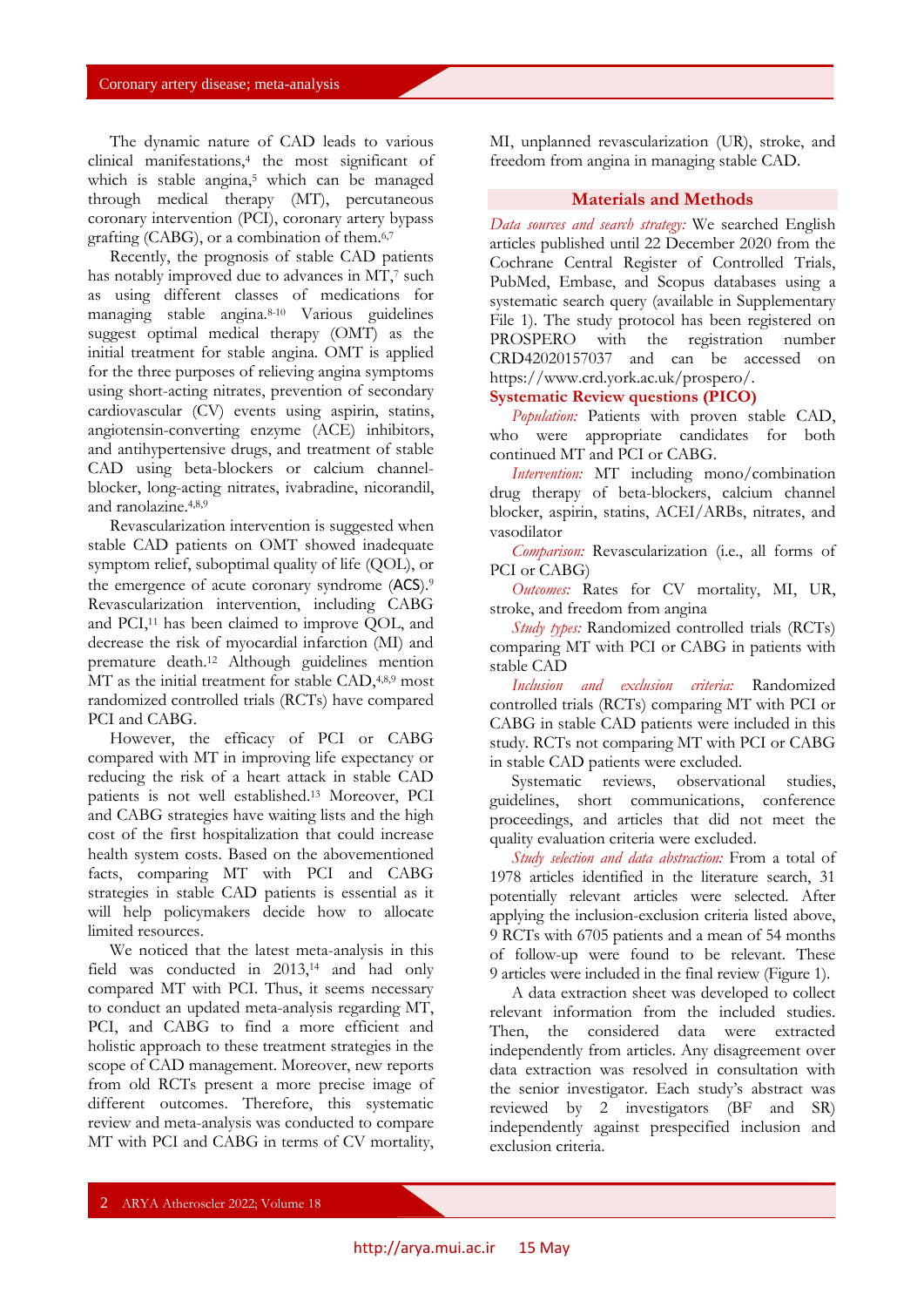

**Figure 1.** Flow diagram of study selection MI: Myocardial Infarction; RCT: Randomized Clinical Trial; SIHD: Stable Ischemic Heart Disease

In case of disagreement on the quality of the article, the third author intervened in the decision.

*Risk of bias:* The risk of bias was assessed using the Cochrane risk of bias assessment tool for clinical trials at the study level.<sup>15</sup> Moreover, the overall risk of bias across studies was assessed based on each outcome of interest. To investigate publication bias for each trial, the effect was plotted by the inverse of its standard error. The symmetry of the funnel plots was assessed using Egger's test to see if the effect decreased with increasing sample size.<sup>16,17</sup>

*Summary measures:* In this study, the relative risk (RR) was measured for all outcomes of interest.

*Synthesis of results:* We quantitatively and qualitatively described and summarized the outcomes of MT and coronary revascularization interventions (i.e., PCI and CABAG). The Der-Simonian-Laird estimator in a random-effects model was used in the current meta-analysis of clinical trials<sup>18</sup> in the Stata software environment for calculating combined RR to identify the pooled RR and 95% confidence intervals (CIs), creating forest plots, and performing statistical calculations based on primary outcomes. The random-effects model provides a more conservative summary estimate, incorporating both within and between-trial variance.<sup>19</sup> Heterogeneity was analyzed using the I-squared statistic, which describes the proportion of variability due to heterogeneity between individual trials.<sup>20</sup>

*Additional analyses:* Two sensitivity analyses were conducted to determine the potential impact of uncertainty on the summary effect measures. In the first, the comparison of MT with CABG, the

analysis was restricted to a subgroup of the largest sample size RCTs (CASS<sup>21</sup> and MASS-II<sup>22</sup>). In the second, the comparison of MT with PCI, trials with less than two years of follow-up (ACME<sup>23</sup> and EUROCTO24) were excluded.

## **Results**

*Study characteristics:* A total of 9 RCTs involving 6705 patients with a mean follow-up of 54 months were included in the present systematic review. Among them, 5 trials had compared MT with PCI, 2 trials had compared MT with PCI and CABG, the TIME trial<sup>25</sup> had compared MT with intensive strategies (i.e., revascularization, PCI, or CABG), and the CASS trial<sup>21</sup> had compared MT with CABG. More than 80% of trial patients were men. The average age of patients was 63.8 years. Moreover, 8 trials had included post-MI patients. Based on the angina classification of the Canadian Cardiovascular Society,<sup>26</sup> most patients had minimal angina or no symptoms (class of 0 or 1) (Table 1).

Concerning baseline medication use in the included trials, aspirin was the most frequently used medication. The use of other medications varied widely among the trials. For example, ACE inhibitor use ranged from 9% to 65%, whereas beta-blockers were used in 30% to 89% of trials, and statin use ranged from 12% to almost 90%. Furthermore, calcium channel blockers were used for 30 to 71% of patients. Rates of medication use were similar in patients randomly assigned to MT with PCI or CABG within each trial (Table 2).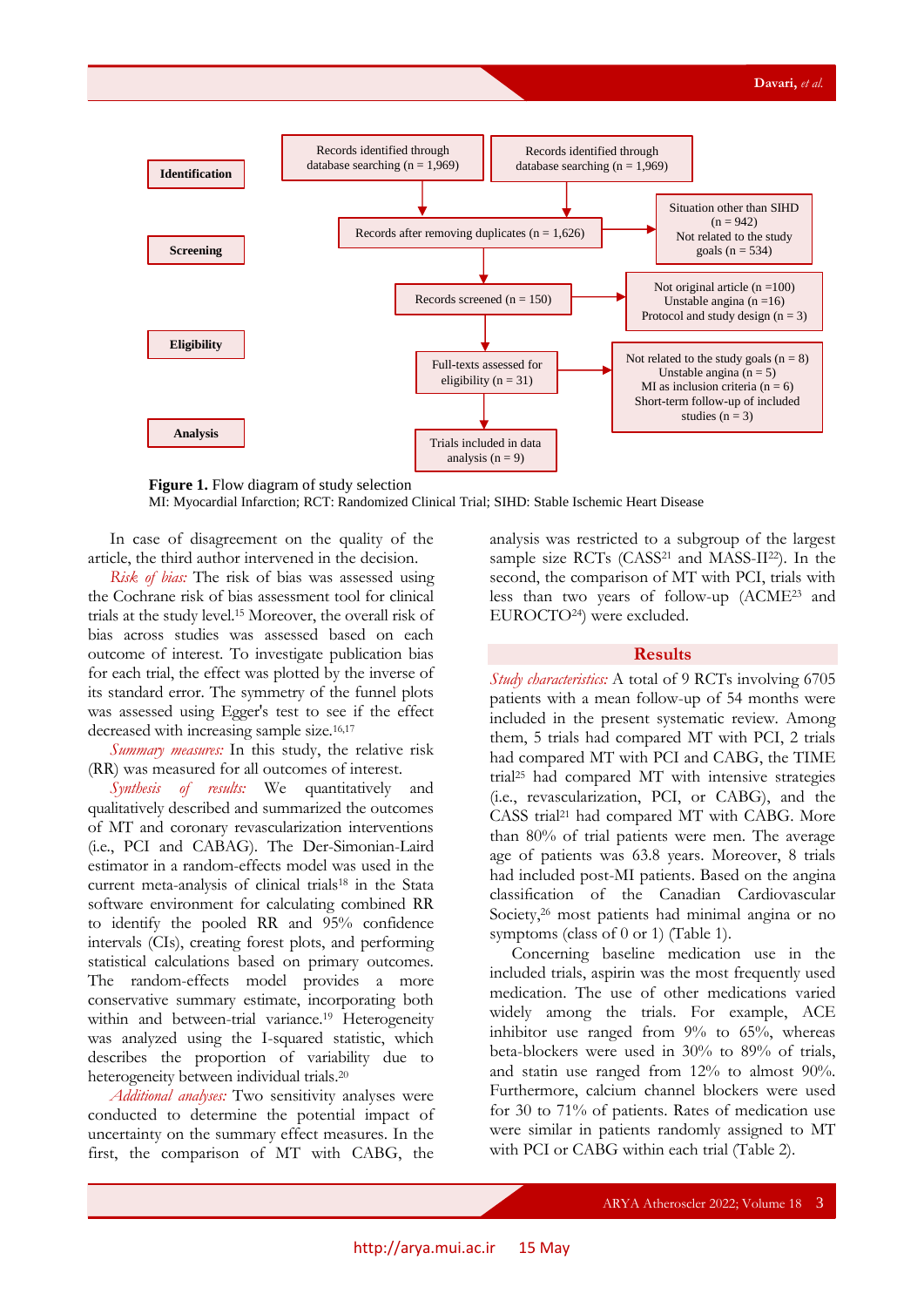| <b>Study</b>      | <b>Country</b> | <b>Citation</b>          | <b>Recruitment</b> | <b>Sample</b> | <b>Follow-up</b> | Patients mean age | <b>Intervention</b> | <b>Comparison</b> |
|-------------------|----------------|--------------------------|--------------------|---------------|------------------|-------------------|---------------------|-------------------|
| name              |                |                          | vear(s)            | size          | period(m)        | at recruitment    |                     |                   |
| <b>CASS</b>       | <b>USA</b>     | Rogers et al., 1990      | 1974-1979          | 780           | 132              | 51.2 $(\pm 7.3)$  | <b>MT</b>           | <b>CABG</b>       |
| <b>ACME</b>       | <b>USA</b>     | Parisi et al., 1992      | 1987-1990          | 212           | 6                | $62.5 (\pm 8.4)$  | MT                  | <b>PCI</b>        |
| <b>MASS</b>       | <b>Brazil</b>  | (Hueb et al., 1995)      | 1988-1991          | 214           | 42               | 56 ( $\pm$ 8.0)   | <b>MT</b>           | PCI and CABG      |
| RITA-2            | UK and Ireland | Henderson et al., 2003   | 1992-1996          | 1018          | 84               | 58.1 $(\pm 7.1)$  | MT                  | <b>PCI</b>        |
| <b>MASS II</b>    | <b>Brazil</b>  | Hueb et al., $2010$      | 1995-2000          | 611           | 120              | 60 ( $\pm$ 9.0)   | <b>MT</b>           | PCI and CABG      |
| <b>TIME</b>       | Switzerland    | TIME Investigators, 2001 | 1996               | 301           | 12               | $80 (\pm 3.5)$    | MT                  | PCI or CABG       |
| <b>EUROCTO</b>    | France         | Werner et al., 2018      | 1999-2004          | 396           | 12               | 65 ( $\pm$ 9.8)   | <b>MT</b>           | <b>PCI</b>        |
| FAME <sub>2</sub> | Europe and     | De Bruyne et al., 2014   | 2010-2012          | 888           | 24               | 63.7 $(\pm 9.5)$  | MT                  | <b>PCI</b>        |
|                   | North America  |                          |                    |               |                  |                   |                     |                   |
| <b>COURAGE</b>    | <b>USA</b>     | Boden et al., 2007       | 2012-2015          | 2285          | 55.2             | 61.7 $(\pm 9.9)$  | <b>MT</b>           | <b>PCI</b>        |

**Table 1.** Design characteristics of the included trials

ACME: Angioplasty Compared to Medicine; CABG: Coronary artery bypass grafting; CASS: The coronary artery surgery Study; COURAGE: Clinical Outcome Utilizing Revascularization and Aggressive Drug Evaluation; EUROCTO: Evaluate the Utilization of Revascularization or Optimal Medical Therapy for the Treatment of Chronic Total Coronary Occlusions; FAME2: Fractional Flow Reserve versus Angiography for Multi-vessel Evaluation 2; MASS II: The Second Medicine, Angioplasty, or Surgery Study; MASS: Medicine, Angioplasty, or Surgery Study; MT: Medical therapy; PCI: Percutaneous coronary intervention; RITA-2: The Second Randomized Intervention Treatment of Angina; TIME: Trial of invasive versus medical therapy in elderly patients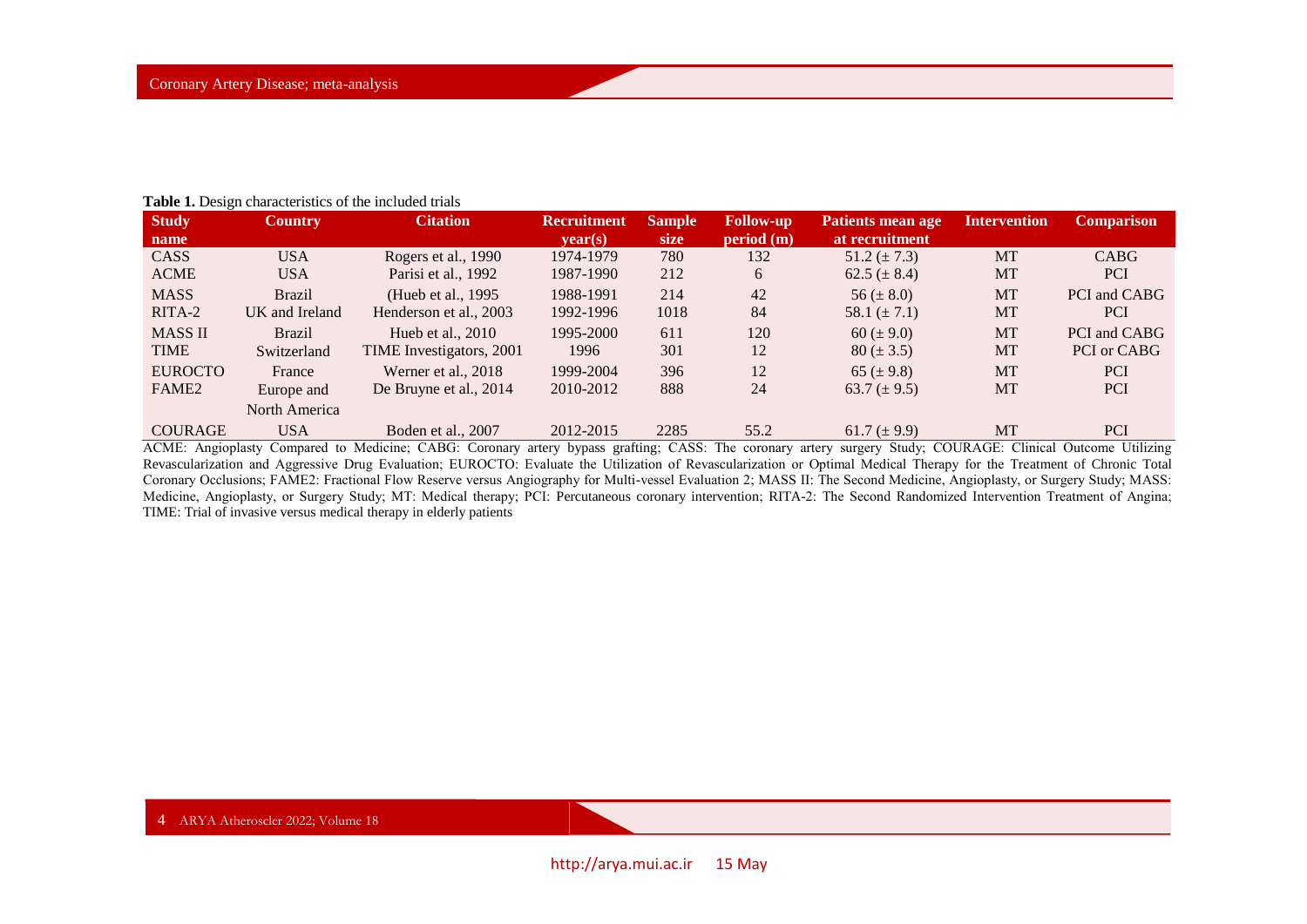| <b>Trial name</b> | Aspirin $(\% )$ |            | <b>Beta-blockers</b> (%) |           | <b>ACEIS or ARBS</b> |                          |           | <b>Statins/Lipid lowering</b><br>agents $\left(\frac{9}{6}\right)$ |                          |           | Nitrates $(\% )$ |                          |           | CCB        |                          |           |            |             |
|-------------------|-----------------|------------|--------------------------|-----------|----------------------|--------------------------|-----------|--------------------------------------------------------------------|--------------------------|-----------|------------------|--------------------------|-----------|------------|--------------------------|-----------|------------|-------------|
|                   | <b>MT</b>       | <b>PCI</b> | <b>CABG</b>              | <b>MT</b> | <b>PCI</b>           | <b>CABG</b>              | <b>MT</b> | <b>PCI</b>                                                         | <b>CABG</b>              | <b>MT</b> | <b>PCI</b>       | <b>CABG</b>              | <b>MT</b> | <b>PCI</b> | <b>CABG</b>              | <b>MT</b> | <b>PCI</b> | <b>CABG</b> |
| <b>COURAGE</b>    | 1077            | 1097       | $\overline{\phantom{a}}$ | 1008      | 975                  | $\overline{\phantom{a}}$ | 734       | 737                                                                | $\overline{\phantom{a}}$ | 1014      | 992              | $\overline{\phantom{a}}$ | 825       | 714        |                          | 488       | 459        |             |
|                   | (95)            | (96)       |                          | (89)      | (85)                 |                          | (65)      | (62)                                                               |                          | (89)      | (86)             |                          | (72)      | (62)       |                          | (43)      | (40)       |             |
| <b>EUROCTO</b>    | 130             | 252        | $\overline{\phantom{a}}$ | 112       | 197                  | $\overline{\phantom{a}}$ | 75        | 143                                                                | $\sim$                   | 134       | 235              | $\overline{\phantom{a}}$ | 44        | 59         | $\overline{\phantom{a}}$ | 37        | 64         |             |
|                   | (94.9)          | (97.3)     |                          | (81.8)    | (76.1)               |                          | (54.7)    | (55.2)                                                             |                          | (91.2)    | (90.7)           |                          | (32.1)    | (22.8)     |                          | (27)      | (24.7)     |             |
| FAME <sub>2</sub> |                 |            |                          |           |                      |                          |           |                                                                    |                          |           |                  |                          |           |            |                          |           |            |             |
| <b>ACME</b>       | 97              | 89         | $\overline{\phantom{a}}$ | 53        | 31                   |                          |           |                                                                    |                          |           |                  |                          | 63        | 28         | $\overline{\phantom{a}}$ | 76        | 37         |             |
|                   | (91)            | (85)       |                          | (50)      | (30)                 |                          |           |                                                                    |                          |           |                  |                          | (59)      | (27)       |                          | (71)      | (35)       |             |
| RITA-2            | 447             | 439        | $\overline{\phantom{a}}$ | 335       | 344                  |                          | 56        | 46                                                                 |                          | 60        | 70               | $\overline{\phantom{a}}$ | 210       | 233        |                          | 273       | 238        |             |
|                   | (87)            | (87)       |                          | (65)      | (68.3)               |                          | (10.9)    | (9.1)                                                              |                          | (11.7)    | (13.9)           |                          | (40.9)    | (46.2)     |                          | (53.1)    | (47.2)     |             |
| MASS-II           | 162             | 164        | 142                      | 138       | 125                  | 89                       | 59        | 62                                                                 | 43                       | 138       | 150              | 99                       | 148       | 84         | 24                       | 124       | 62         | 89          |
|                   | (80)            | (80)       | (70)                     | (68)      | (61)                 | (44)                     | (29)      | (30)                                                               | (21)                     | (68)      | (73)             | (49)                     | (73)      | (41)       | (12)                     | (61)      | (30)       | (44)        |
| <b>TIME</b>       | 122             |            | 128                      | 106       |                      | 124                      | 52        |                                                                    | 34                       | 33        |                  | 37                       | 112       |            | 115                      | 73        |            | 77          |
|                   | (82)            |            | (85)                     | (72)      |                      | (82)                     | (35)      |                                                                    | (23)                     | (22)      |                  | (25)                     | (76)      |            | (76)                     | (49)      | (51)       |             |
| CASS              |                 |            |                          | 166       |                      | 172                      |           |                                                                    |                          | 12        |                  | 14                       | 214       |            | 219                      |           |            |             |
|                   |                 |            |                          | (42.6)    |                      | (44)                     |           |                                                                    |                          | (3.1)     |                  | (3.6)                    | (55)      |            | (56.2)                   |           |            |             |
| <b>MASS</b>       | 53              | 54         |                          | 33        | 37                   | $\overline{\phantom{a}}$ | 18        | 22                                                                 |                          | 26        | 30               |                          |           |            |                          |           |            |             |
|                   | (78)            | (75)       |                          | (46)      | (52)                 |                          | (25)      | (30)                                                               |                          | (36)      | (42)             |                          |           |            |                          |           |            |             |

#### **Table 2.** Baseline medication use in the included trials

ACEIs: Angiotensin-converting enzyme inhibitors; ACME: Angioplasty Compared to Medicine; MASS: Medicine, Angioplasty, or Surgery Study; CABG: Coronary artery bypass grafting; CASS: The coronary artery surgery Study; COURAGE: Clinical Outcome Utilizing Revascularization and Aggressive Drug Evaluation; EUROCTO: Evaluate the Utilization of Revascularization or Optimal Medical Therapy for the Treatment of Chronic Total Coronary Occlusions; FAME2: Fractional Flow Reserve versus Angiography for Multi-vessel Evaluation 2; MASS II: The Second Medicine, Angioplasty, or Surgery Study; TIME: Trial of invasive versus medical therapy in elderly patients; MT: Medical therapy; PCI: Percutaneous coronary intervention; RITA-2: The Second Randomized Intervention Treatment of Angina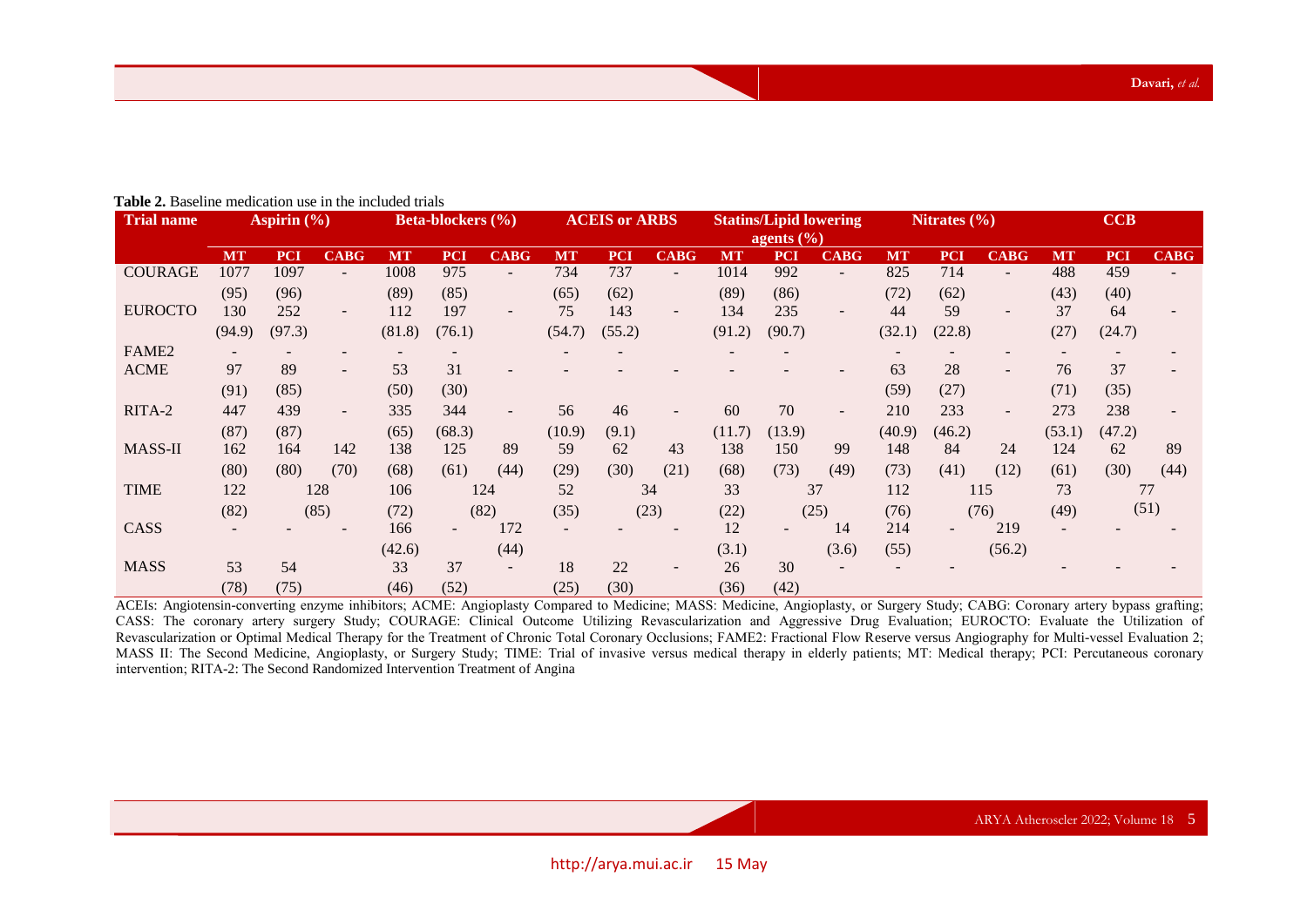Regarding outcomes measured in each study, all studies reported all-cause mortality, 8 studies reported CV mortality, MI, and UR, 5 studies reported stroke, and only 4 studies reported freedom from angina at the end of follow-up (Table 3).

*Risk of bias within studies:* Based on the results of the Cochrane risk of bias tool, the majority (6 out of 9) of RCTs included in this systematic review had a fair quality, and the remaining 3 trials had a poor quality. The primary source of the problem was a lack of blinding (Table 4).

## **Synthesis of results**

*Results of individual studies:* The pooled analysis of risk ratios of individual trials comparing CV mortality between MT and CABG showed no statistically significant difference in CV mortality among MT and CABG, as evidenced by risk ratio of CASS [1.13 (0.81, 1.58) [, MASS [0.97 (0.14, 6.71)], and MASS II [1.91 (1.18, 3.08)]. The overall risk ratio of CV mortality was 1.38 (0.92, 2.08)  $(P = 0.198)$  (Figure 2).



**Figure 2.** Pooled RR of CV mortality comparing MT with CABG

CABG: Coronary artery bypass grafting; CASS: The coronary artery surgery study; CI: Confidence Interval; CV: Cardiovascular; MASS: Medicine, Angioplasty, or Surgery Study; MT: Medical Therapy; RR: Risk Ratio; MASS II: The Second Medicine, Angioplasty, or Surgery Study

Figure 3 and 4 illustrate the forest plots of individual trials, and pooled analysis of risk ratios and 95% CIs comparing the outcomes of CV mortality, MI, UR, stroke, and freedom from angina for MT compared with PCI, respectively.

*Comparison of the effect of MT and CABG on CV mortality:* CV mortality was reported in 3 studies with 1328 patients. Only the MASS-II trial showed a significant statistical difference in favor of CABG.<sup>22</sup> The pooled analysis revealed 185 cases of CV mortality, with 106 deaths in the MT group and

79 deaths in the CABG group with a RR of 1.385 (95% CI: 0.915-2.094;  $P = 0.123$ ). However, an I<sup>2</sup> statistic of  $38.2\%$  and P = 0.198 indicates no important heterogeneity in the estimates of CV mortality of MT versus CABG across studies.<sup>27</sup> Moreover, Tau-squared of 0.0513 was obtained for between-study variance (Figure 2).

*Comparison of the effect of MT and PCI on clinical outcomes:* Concerning CV mortality, 6 studies with 5316 patients reported CV mortality. None of the trials reported significant statistical differences between MT and PCI. The pooled analysis showed that there was a total of 177 cases of CV mortality, with 96 deaths in the MT group and 81 deaths in the PCI group with a RR of 1.22 (95% CI: 0.918-1.26;  $P = 0.170$  ) (Figure 3, A). However, an I<sup>2</sup> statistic of  $0\%$  with P = 0.764 indicates an unimportant heterogeneity in the estimates of CV mortality of MT versus PCI across studies.<sup>27</sup>

Furthermore, the estimated between-study variance was Tau-squared  $= 0.0000$ . Concerning MI, 7 studies, with 5351 patients, reported MI. Only the MASS-II trial showed a significant statistical difference in favor of PCI.<sup>22</sup> The pooled analysis revealed 469 MI, with 229 MI in the MT group and 240 MI in the PCI group with a RR of 1.001 (95% CI: 0.763-1.313; P = 0.995) (Figure 3, B). However, an I<sup>2</sup> statistic of 33.6% with  $P = 0.172$ indicates an unimportant heterogeneity in the estimates of MI of MT versus CABG across studies.<sup>27</sup> Moreover, the estimated between-study variance was Tau-squared  $= 0.0394$ .

Concerning unplanned revascularization, 7 studies, with 5351 patients, reported UR. At the end of the trial follow-up, 25.27% of MT patients experienced revascularization, compared with 18.51% of patients who received PCI. The pooled RR of UR associated with MT compared with PCI was 1.151 (95% CI: 0.847-1.562; P = 0.368) (Figure 4, C). However, an I<sup>2</sup> statistic of 82.2% with  $P < 0.001$  indicates an important heterogeneity in the estimates of revascularization for MT versus PCI across studies.<sup>27</sup> In addition, the estimated between-study variance was Tau-squared  $= 0.1060$ .

Stroke was reported during follow-up in 5 studies with 3838 patients. None of the individual trials showed significant statistical differences between MT and PCI. At the end of the trial follow-up, 1.7% of MT patients experienced a stroke, compared with 2.16% of patients who had undergone PCI. The pooled RR of stroke associated with MT compared with PCI was 0.799 (95% CI: 0.510-1.253;  $P = 0.329$  (Figure 4, D).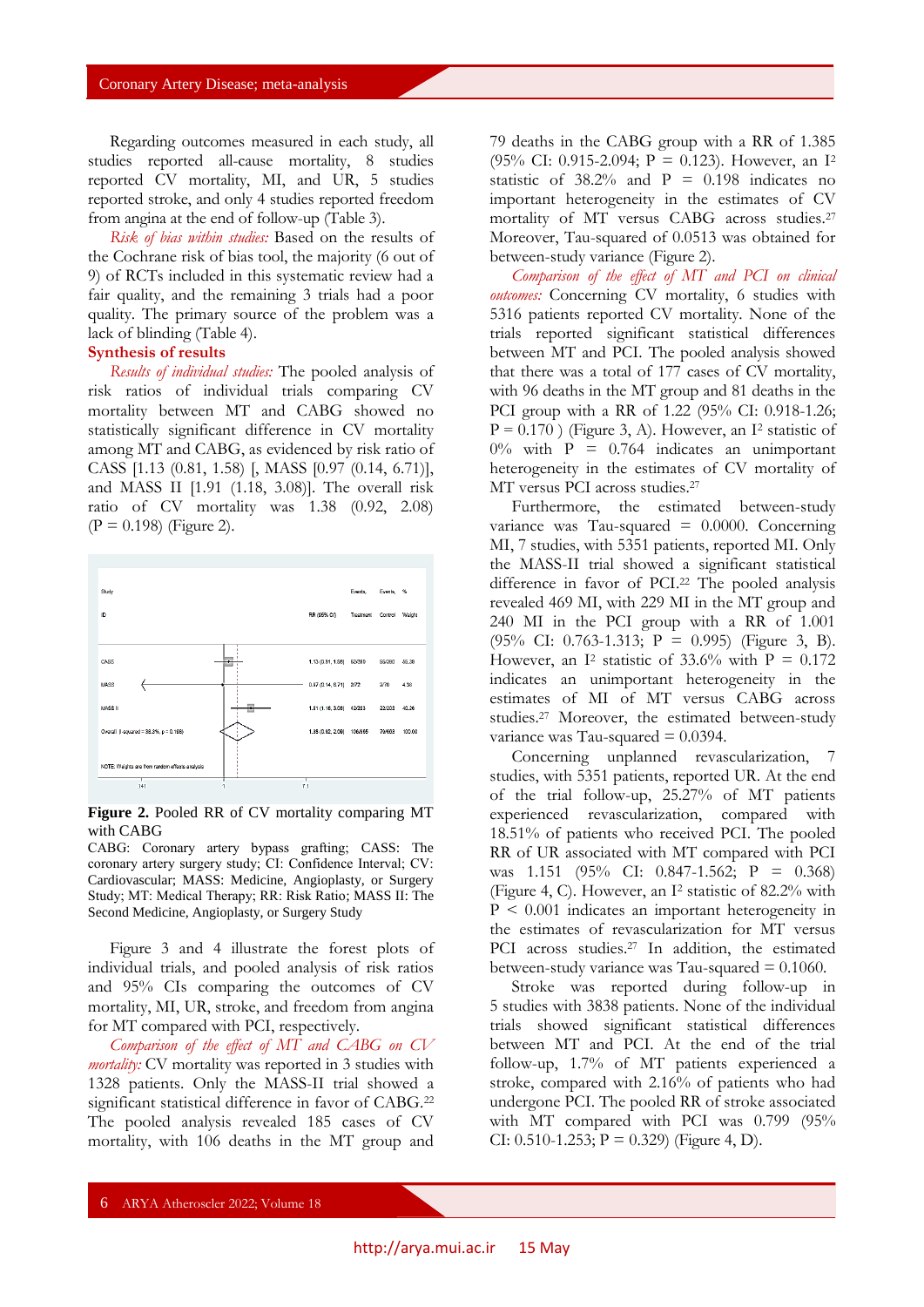**Table 3.** Outcomes measured in each study

| <b>Trial</b>      | <b>All-cause death</b> |              |             | <b>CV</b> mortality |              |               | MI             |                |              | <b>Stroke</b> |              |              | <b>UR</b>      |                |               | <b>Freedom from</b><br>angina |             |             |
|-------------------|------------------------|--------------|-------------|---------------------|--------------|---------------|----------------|----------------|--------------|---------------|--------------|--------------|----------------|----------------|---------------|-------------------------------|-------------|-------------|
|                   | <b>MT</b>              | <b>PCI</b>   | <b>CABG</b> | <b>MT</b>           | <b>PCI</b>   | <b>CABG</b>   | <b>MT</b>      | <b>PCI</b>     | <b>CABG</b>  | <b>MT</b>     | <b>PCI</b>   | <b>CABG</b>  | <b>MT</b>      | <b>PCI</b>     | <b>CABG</b>   | MT                            | <b>PCI</b>  | <b>CABG</b> |
| <b>ACME</b>       | (0.93)                 | 0.00         |             |                     |              |               | (2.8)          | (4.76)         |              |               |              |              | 11<br>(10)     | 23<br>(23)     |               | 102                           | 96          |             |
| RITA-2            | 43<br>(8.37)           | 43<br>(8.53) |             | 24<br>(4.47)        | 20<br>(3.97) |               | 23<br>(4.47)   | 32<br>(6.35)   |              |               |              |              | 182<br>(35.41) | 137<br>(27.18) |               | 360<br>(7)                    | 383<br>(76) |             |
| <b>COURAGE</b>    | 74<br>(6.5)            | 68<br>(5.93) |             | 25<br>(2.2)         | 23<br>(2)    |               | 128<br>(11.25) | 143<br>(12.47) |              | 14<br>(1.23)  | 22<br>(1.92) |              | 348<br>(30.6)  | 228<br>(19.88) |               |                               |             |             |
| <b>EUROCTO</b>    | $\overline{0}$         | (0.8)        |             | $\overline{0}$      | (0.8)        |               | $\Omega$       | (1.9)          |              | (0.7)         | (0.8)        |              | 9<br>(6.7)     | 5<br>(2.0)     |               | 79<br>(58)                    | 184<br>(71) |             |
| FAME <sub>2</sub> | 8<br>(1.8)             | 6<br>(1.3)   |             | (0.7)               | 3<br>(0.7)   |               | 30<br>(6.8)    | 26<br>(5.8)    |              | (0.9)         | 7(1.6)       |              | 18<br>(4.0)    | (1.6)          |               |                               |             |             |
| MASS-II           | 63<br>(31)             | 49<br>(24.1) | (25.1)      | 42<br>(20.7)        | 29<br>(14.3) | (10.8)        | 42<br>(20.7)   | 27<br>(13.3)   | 20<br>(10.3) | 14<br>(6.9)   | 11<br>(5.4)  | 17<br>(8.40) | 80<br>(39.4)   | 86<br>(41.9)   | 15<br>(7.40)  |                               |             |             |
| <b>MASS</b>       | 6<br>(6.9)             | 5<br>(6.94)  | (1.4)       | (2.78)              | (5.71)       | 2<br>(2.86)   | 3<br>(4.17)    | 2<br>(2.86)    | 3<br>(4.29)  | (1.39)        | (1.43)       | (1.43)       | 12<br>(16.67)  | 21<br>(30)     | $\Omega$      | 23<br>(32)                    | 58<br>(82)  | 68<br>(98)  |
| <b>TIME</b>       | 6<br>(4)               |              | 13<br>(8.5) | 5<br>(3.38)         |              | 11<br>(7.2)   | 17<br>(11.5)   | (7.8)          | 12           |               |              |              |                |                |               |                               |             |             |
| CASS              | 84<br>(21.54)          |              | 73<br>(19)  | 62<br>(15.89)       |              | 55<br>(14.10) |                |                |              |               |              |              | 24<br>(6.15)   |                | 49<br>(12.56) |                               |             |             |

ACME: Angioplasty Compared to Medicine; CABG: Coronary artery bypass grafting; CASS: The coronary artery surgery Study; COURAGE: Clinical Outcome Utilizing Revascularization and Aggressive Drug Evaluation; CV: Cardiovascular; EUROCTO: Evaluate the Utilization of Revascularization or Optimal Medical Therapy for the Treatment of Chronic Total Coronary Occlusions; FAME2: Fractional Flow Reserve versus Angiography for Multi-vessel Evaluation 2; MASS II: The Second Medicine, Angioplasty, or Surgery Study; MASS: Medicine, Angioplasty, or Surgery Study; MI: Myocardial Infarction; MT: Medical therapy; PCI: Percutaneous coronary intervention; RITA-2: The Second Randomized Intervention Treatment of Angina; TIME: Trial of invasive versus medical therapy in elderly patients; UR: Unplanned Revascularization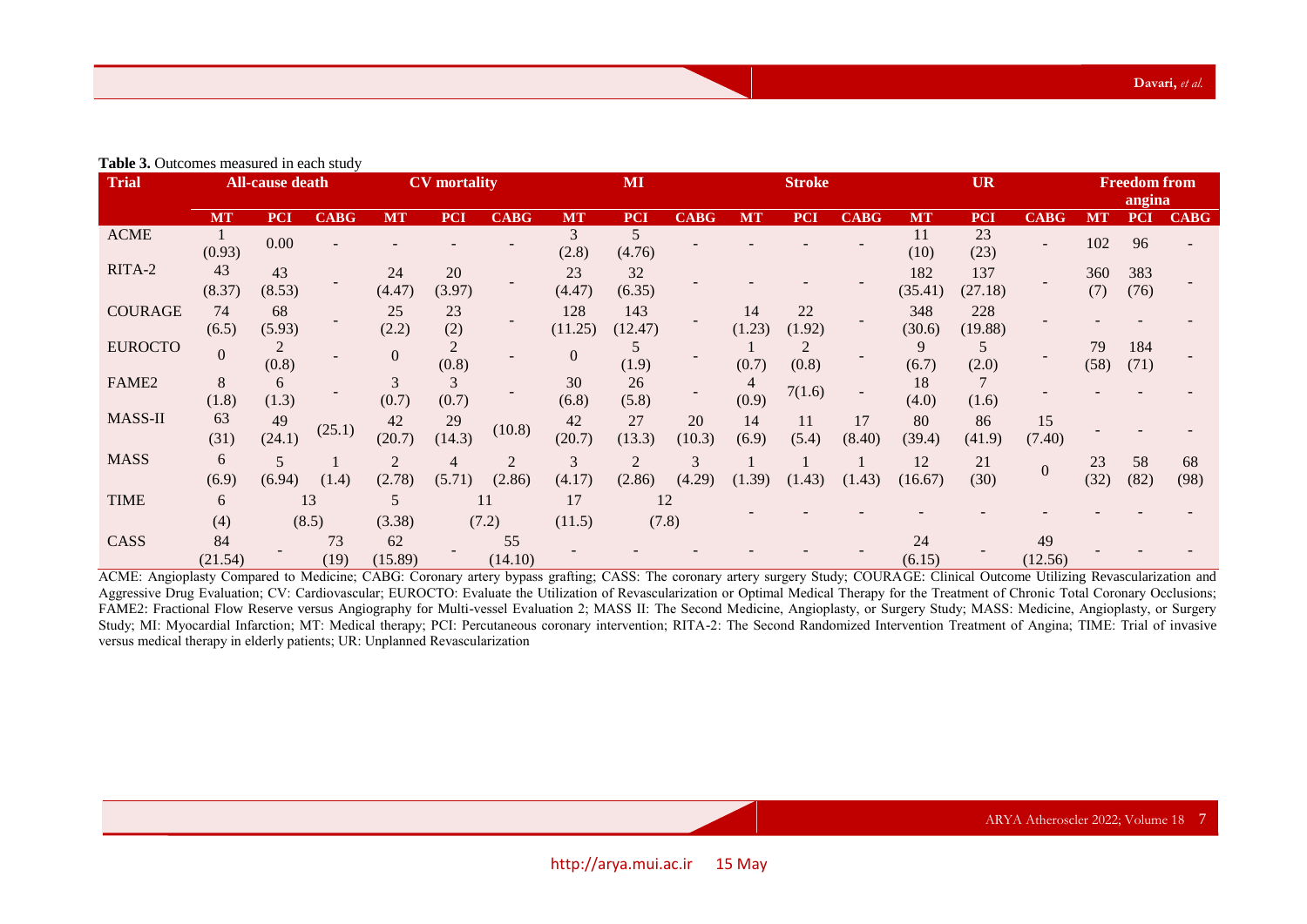| <b>Study, Year of</b> | <b>Sample</b> | <b>Selection</b> | <b>Performance</b> | <b>Detection</b> | <b>Attrition</b> | <b>Other</b>  | <b>Total</b> |
|-----------------------|---------------|------------------|--------------------|------------------|------------------|---------------|--------------|
| <b>Publication</b>    | size          | <b>bias</b>      | bias (blinding)    | <b>bias</b>      | <b>bias</b>      | <b>biases</b> |              |
| CASS, 1990            | 780           | Unclear          | High               | Low              | Low              | Low           | Poor quality |
| ACME, 1992            | 212           | Low              | High               | Low              | Low              | Low           | Fair quality |
| MASS, 1995            | 214           | Unclear          | High               | Low              | Low              | Low           | Poor quality |
| RITA-2, 2003          | 1018          | Low              | High               | Low              | Low              | Low           | Fair quality |
| <b>MASS-II, 2010</b>  | 611           | Low              | High               | Low              | Low              | Low           | Fair quality |
| <b>TIME, 2001</b>     | 301           | Low              | High               | Low              | Low              | Low           | Fair quality |
| COURAGE, 2007         | 2285          | Low              | High               | Low              | Low              | Low           | Fair quality |
| FAME2, 2014           | 888           | Unclear          | High               | Low              | Low              | Low           | Poor quality |
| EUROCTO, 2018         | 396           | Low              | High               | Low              | Low              | Low           | Fair quality |

**Table 4.** Risk of bias within studies based on the Cochrane risk of bias tool

ACME: Angioplasty Compared to Medicine; CASS: The coronary artery surgery Study; COURAGE: Clinical Outcome Utilizing Revascularization and Aggressive Drug Evaluation; EUROCTO: Evaluate the Utilization of Revascularization or Optimal Medical Therapy for the Treatment of Chronic Total Coronary Occlusions; FAME2: Fractional Flow Reserve versus Angiography for Multi-vessel Evaluation 2; MASS-II: The Second Medicine, Angioplasty, or Surgery Study; MASS: Medicine, Angioplasty, or Surgery Study; RITA-2: The Second Randomized Intervention Treatment of Angina; TIME: Trial of invasive versus medical therapy in elderly patients

However, an I<sup>2</sup> statistic of 0.0% indicates no heterogeneity in the estimates of stroke of MT versus

PCI across studies.<sup>27</sup> Moreover, the estimate of between-study variance was Tau-squared > 0.00001.



**Figure 3.** Pooled Risk Ratio of A. Cardiovascular mortality and B. MI comparing MT with PCI ACME: Angioplasty compared to medicine; CABG: Coronary artery bypass grafting; CASS: The coronary artery surgery Study; COURAGE: Clinical Outcome Utilizing Revascularization and Aggressive Drug Evaluation; EUROCTO: Evaluate the Utilization of Revascularization or Optimal Medical Therapy for the Treatment of Chronic Total Coronary Occlusions; FAME2: Fractional Flow Reserve versus Angiography for Multi-vessel Evaluation 2; MASS II: The Second Medicine, Angioplasty, or Surgery Study; MASS: Medicine, Angioplasty, or Surgery Study; MT: medical therapy; PCI: Percutaneous coronary intervention; RITA-2: The Second Randomized Intervention Treatment of Angina; TIME: Trial of invasive versus medical therapy in elderly patients; RR: Risk Ratio

8 ARYA Atheroscler 2022; Volume 18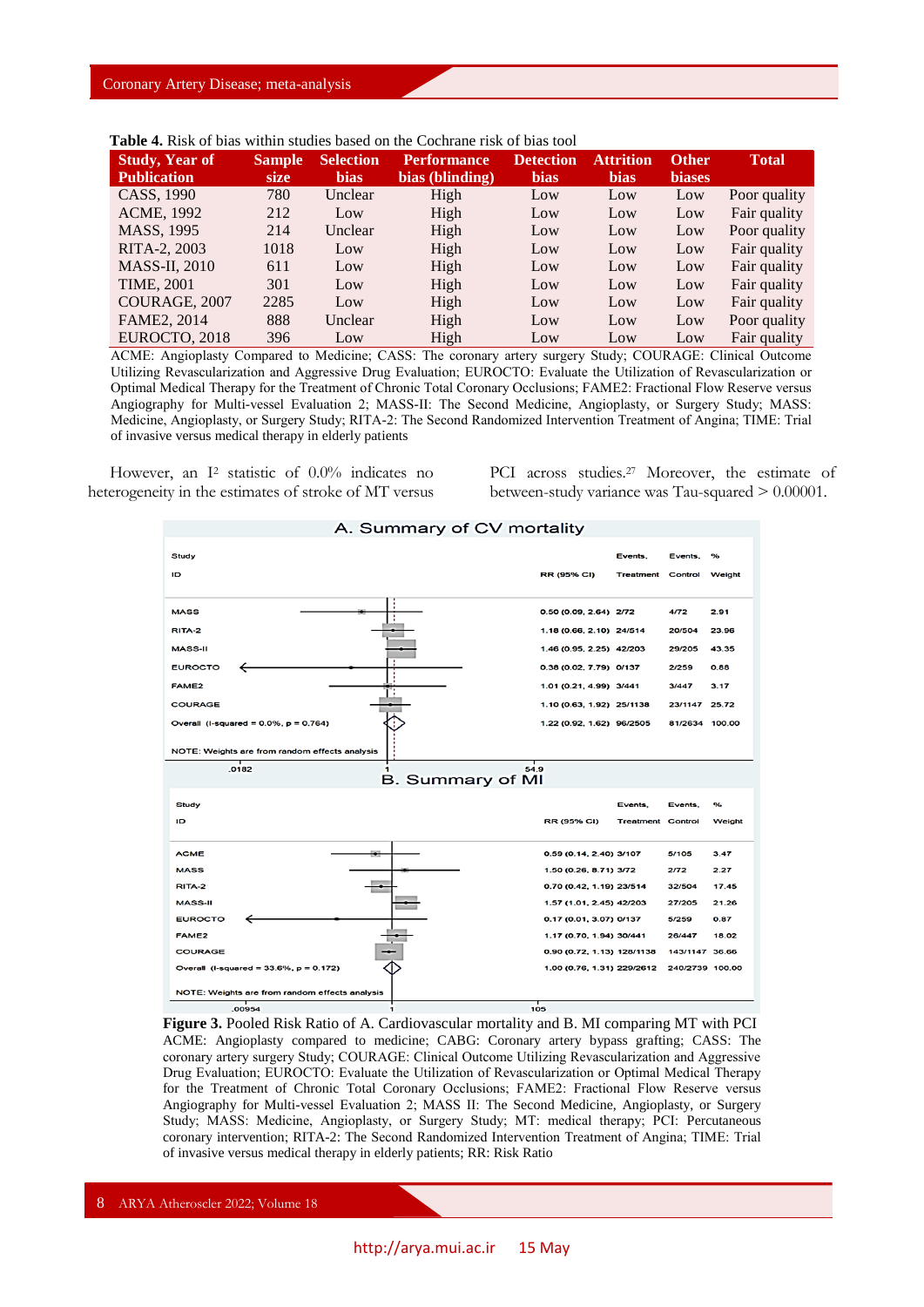

**Figure 4.** Pooled Risk Ratio of C. Unplanned revascularization, D. stroke, and E. Freedom from Angina comparing MT with PCI

ACME: Angioplasty Compared to Medicine; CABG: Coronary artery bypass grafting; CASS: The coronary artery surgery Study; COURAGE: Clinical Outcome Utilizing Revascularization and Aggressive Drug Evaluation; EUROCTO: Evaluate the Utilization of Revascularization or Optimal Medical Therapy for the Treatment of Chronic Total Coronary Occlusions; FAME2: Fractional Flow Reserve versus Angiography for Multi-vessel Evaluation 2; MASS II: The Second Medicine, Angioplasty, or Surgery Study; MASS: Medicine, Angioplasty, or Surgery Study; MT: Medical therapy; PCI: Percutaneous coronary intervention; RITA-2: The Second Randomized Intervention Treatment of Angina; TIME: Trial of invasive versus medical therapy in elderly patients; RR: Risk Ratio; UR: Unplanned Revascularization

Freedom from angina was reported at the end of follow-up in 4 studies with 1770 patients. Significant differences in favor of PCI were reported in 3 trials (MASS,<sup>28</sup> RITA-2,<sup>29</sup> and EUROCTO24). About 68% of MT patients showed freedom from angina at the end of follow-up, compared with 76.70% of patients who received PCI. Nevertheless, the pooled RR of freedom from angina associated with MT compared with PCI was 0.801 (95% CI: 0.640-1.003;  $P = 0.053$ ) (Figure 4, E). An I<sup>2</sup> statistic of 93.3% with P < 0.001 indicates very important heterogeneity in the estimates of freedom from angina at the end of follow-up in MT versus PCI across studies.<sup>27</sup> Furthermore, the estimated between-study variance was Tau-squared  $= 0.0443$ .

*Risk of bias across studies:* Based on outcomes of

interest, the funnel plot (see Supplementary File 2, which demonstrates funnel plots) and Egger's linear regression test (see Supplementary File 3, which demonstrates Egger's test results) were conducted with the use of Stata software, and statistical significance was set at  $P < 0.05$ . The funnel plot for the comparison of CV mortality between MT and PCI was asymmetric, and Egger's test was significant, both of which suggest publication bias. The funnel plot for the comparison of freedom from angina at the end of follow-up between MT and PCI was asymmetric, and Egger's test was not significant. In this case, the asymmetrical funnel plot may be the result of variability in study design. 30

*Additional analysis:* Sensitivity analysis showed that overall random-effects meta-analyses based on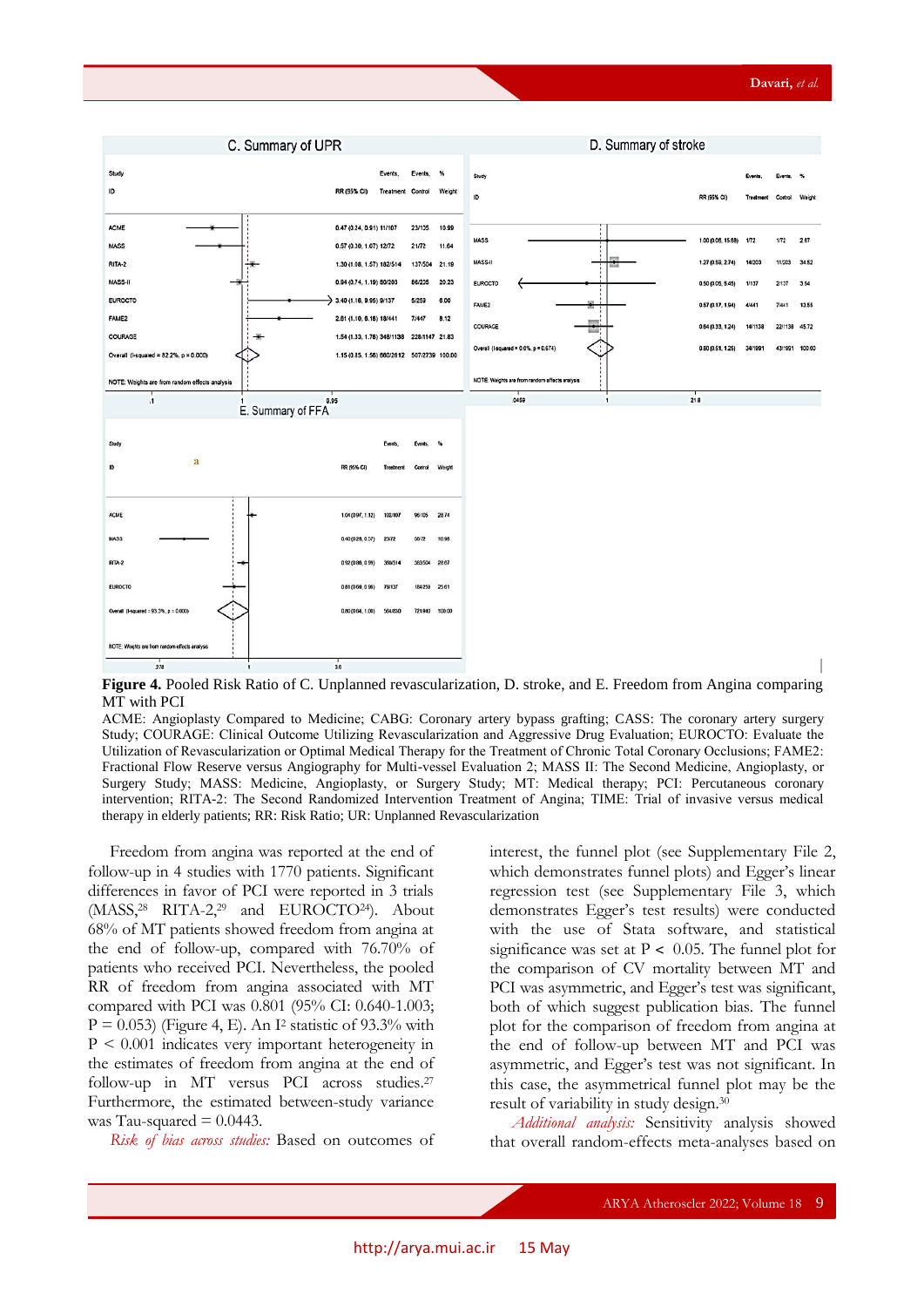comparisons, PCI or CABG, were robust (see Supplementary File 4, which demonstrates sensitivity analysis).

### **Discussion**

In this systematic review and meta-analysis, we compared MT with PCI and CABG in terms of CV mortality, MI, UR, stroke, and freedom from angina in managing stable CAD.

An essential basis of a meta-analysis is that the same research question is being addressed on a comparable patient population across all included studies. We found that 3 earlier meta-analyses assessing the efficacy of PCI versus MT had included studies that recruited patients after recent MI or with a history of unstable angina.31-33 Nevertheless, the inclusion criteria of our study were similar to that of the studies by Pursnani et al.<sup>34</sup> and Thomas et al.<sup>14</sup> from two aspects. The first is the use of stringent criteria to exclude trials that enrolled patients with recent MI. The second is the exclusion of trials that compared the unspecified type of revascularization with MT.<sup>25</sup> Recent acute coronary syndrome is defined as the exclusion criterion to minimize the heterogeneity between studies. Accordingly, we included more comparable patients in our analysis.

Moreover, 4 of the 8 included RCTs in this study had recruited patients after 2000 with the average follow-up of 4.4 (1 to 10) years. Thus, it is possible to capture advances in MT, PCI, and CABG. In this period of follow-up, it is possible to observe different health outcomes.

In the comparison of MT with CABG, because of the small number of included studies, only CV mortality was compared. However, there was no significant statistical difference in CV mortality between MT and CABG.

The main finding of this meta-analysis was that there is no statistically significant difference between MT and PCI in terms of the reduction of CV mortality, nonfatal MI, UR, stroke, and freedom from angina in patients with stable CAD. The pooled RR of CV mortality associated with MT compared with PCI and CABG was 1.22 and 1.385, respectively. The overall RR of MI, UR, stroke, and freedom from angina associated with MT was 1.001, 1.151, 0.799, and 0.801, respectively, compared with PCI.

Trials with newer patient recruitment showed a lower risk of CV mortality in MT compared with PCI. However, newer trials with patient recruitment after 2000 showed a lower risk of stroke with MT

(from 6.9% in older trials to 0.73% in newer trials). However, this variation in newer studies could be due to the increasing use of CV risk factor modifying medicines. While the UR associated with MT was not significantly different from that associated with PCI, less UR was reported in patients who underwent PCI in RCTs with recruitment after 2000. This difference could also be due to advances in PCI practice over time from the early 1990s to the 2010s. Furthermore, there were differences in the methodology of the trials because of new achievements in PCI practice over time.

Notably, in comparison of MT with PCI, I2 statistics demonstrate low heterogeneity in pooling results from older (ACME23 and MASS28) and newer trials (COURAGE35 and FAME236) for MI, UR, and stroke outcomes. While we, like Stergiopoulos et al.,<sup>33</sup> did not find a significant statistical difference in freedom from angina between MT and PCI, newer trials claim PCI is more effective than MT in reducing angina. However, the results of both studies indicate high heterogeneity based on the I<sup>2</sup> statistical index.

The findings of this meta-analysis in terms of the outcomes of CV mortality, nonfatal MI, or UR compared between MT and PCI confirmed the finding of previous studies,34,14,37 which also did not report a statistically significant difference between MT and PCI. This may be the reason why different guidelines emphasize optimal MT to start the treatment of stable CAD patients.4,8,9

Finally, we state that the absence of a statistically significant difference does not mean that MT, PCI, and CABG have the same clinical efficacy. It is the role of decision-makers in the field of stable CAD to decide between the different alternatives.

### **Conclusion**

This meta-analysis showed no statistical difference between MT and CABG in terms of CV mortality. The findings also suggest that MT and PCI are not statistically different in terms of CV mortality and the incidence of MI, UR, stroke, and freedom from angina. Our results further strengthen the current guideline recommendations that treating patients with stable CAD should be initiated with OMT. Based on the results of this study, there was no significant statistical difference between MT and PCI; however, that does not mean that they have an equal clinical effect.

*Limitations:* There are some limitations to interpreting the results of the analysis at the outcome level. The first is that we included studies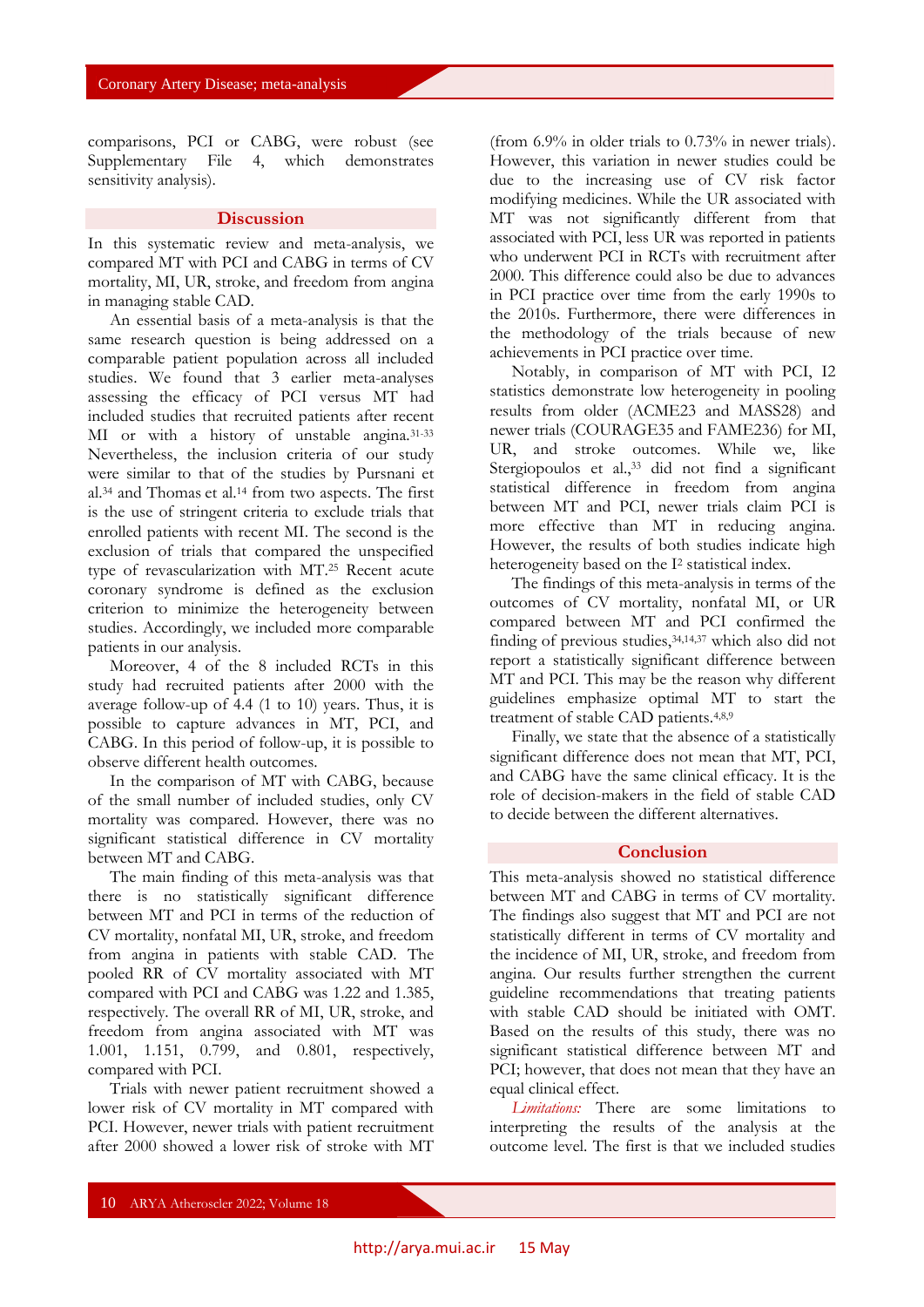only written in the English language, and studies written in other languages could impact outcomes. The second limitation is the lack of blinding because of the nature of the different strategies (MT, PCI, and CABG).

### **Acknowledgments**

There was no funding source for the present study.

### **Conflict of Interests**

Authors have no conflict of interests.

### **Authors' Contribution**

All listed authors in this systematic review and meta-analysis have credit for authorship based on Uniform Requirements for Manuscripts Submitted to Biomedical Journals.

### **References**

- 1. World Health Organization. Global Health Estimates 2016: Deaths by cause, age, sex, by country and by region, 2000-2016. Geneva, Switzerland: WHO; 2018.
- 2. Bhatia SK. Biomaterials for clinical applications. New York, NY: Springer; 2010. p. 1-21.
- 3. Bentzon JF, Otsuka F, Virmani R, Falk E. Mechanisms of plaque formation and rupture. Circ Res 2014; 114(12): 1852-66.
- 4. Knuuti J, Wijns W, Saraste A, Capodanno D, Barbato E, Funck-Brentano C, et al. 2019 ESC Guidelines for the diagnosis and management of chronic coronary syndromes. Eur Heart J 2020; 41(3): 407-77.
- 5. Hurst JW, Walsh R, Fuster V, Fang J, O'Rourke RA. Hurst's the Heart Manual of Cardiology. 13<sup>th</sup> ed. New York, NY: McGraw-Hill Education; 2012.
- 6. Fox K, Garcia MA, Ardissino D, Buszman P, Camici PG, Crea F, et al. Guidelines on the management of stable angina pectoris: Executive summary: The Task Force on the Management of Stable Angina Pectoris of the European Society of Cardiology. Eur Heart J 2006; 27(11): 1341-81.
- 7. Potz BA, Parulkar AB, Abid RM, Sodha NR, Sellke FW. Novel molecular targets for coronary angiogenesis and ischemic heart disease. Coron Artery Dis 2017; 28(7): 605-13.
- 8. Montalescot G, Sechtem U, Achenbach S, Andreotti F, Arden C, Budaj A, et al. 2013 ESC guidelines on the management of stable coronary artery disease: The Task Force on the management of stable coronary artery disease of the European Society of Cardiology. Eur Heart J 2013; 34(38): 2949-3003.
- 9. Fihn SD, Blankenship JC, Alexander KP, Bittl JA,

Byrne JG, Fletcher BJ, et al. 2014 ACC/AHA/AATS/PCNA/SCAI/STS focused update of the guideline for the diagnosis and management of patients with stable ischemic heart disease: a report of the American College of Cardiology/American Heart Association Task Force on Practice Guidelines, and the American Association for Thoracic Surgery, Preventive Cardiovascular Nurses Association, Society for Cardiovascular Angiography and Interventions, and Society of Thoracic Surgeons. Circulation 2014; 130(19): 1749-67.

- 10. Mancini GB, Gosselin G, Chow B, Kostuk W, Stone J, Yvorchuk KJ, et al. Canadian Cardiovascular Society guidelines for the diagnosis and management of stable ischemic heart disease. Can J Cardiol 2014; 30(8): 837-49.
- 11. Serruys PW, Morice MC, Kappetein AP, Colombo A, Holmes DR, Mack MJ, et al. Percutaneous coronary intervention versus coronary-artery bypass grafting for severe coronary artery disease. N Engl J Med 2009; 360(10): 961-72.
- 12. Hochman JS, Sleeper LA, Webb JG, Dzavik V, Buller CE, Aylward P, et al. Early revascularization and long-term survival in cardiogenic shock complicating acute myocardial infarction. JAMA 2006; 295(21): 2511-5.
- 13.Rezende PC, Scudeler TL, da Costa LM, Hueb W. Conservative strategy for treatment of stable coronary artery disease. World J Clin Cases 2015; 3(2): 163-70.
- 14. Thomas S, Gokhale R, Boden WE, Devereaux PJ. A meta-analysis of randomized controlled trials comparing percutaneous coronary intervention with medical therapy in stable angina pectoris. Can J Cardiol 2013; 29(4): 472-82.
- 15. Higgins JPT, Green S. Cochrane Handbook for Systematic Reviews of Interventions. Version 5.1.0 (updated March 2011). London, UK: The Cochrane Collaboration; 2011.
- 16. Sterne JA, Sutton AJ, Ioannidis JP, Terrin N, Jones DR, Lau J, et al. Recommendations for examining and interpreting funnel plot asymmetry in metaanalyses of randomised controlled trials. BMJ 2011; 343: d4002.
- 17.Bowden J, Davey SG, Burgess S. Mendelian randomization with invalid instruments: Effect estimation and bias detection through Egger regression. Int J Epidemiol 2015; 44(2): 512-25.
- 18. DerSimonian R, Kacker R. Random-effects model for meta-analysis of clinical trials: An update. Contemp Clin Trials 2007; 28(2): 105-14.
- 19.Borenstein M, Hedges L, Rothstein H. Meta-Analysis: Fixed effect vs. random effects [Online]. [cited 2007]; Available from: URL: https://www.meta-analysis.com/downloads/Metaanalysis%20fixed%20effect%20vs%20random%20